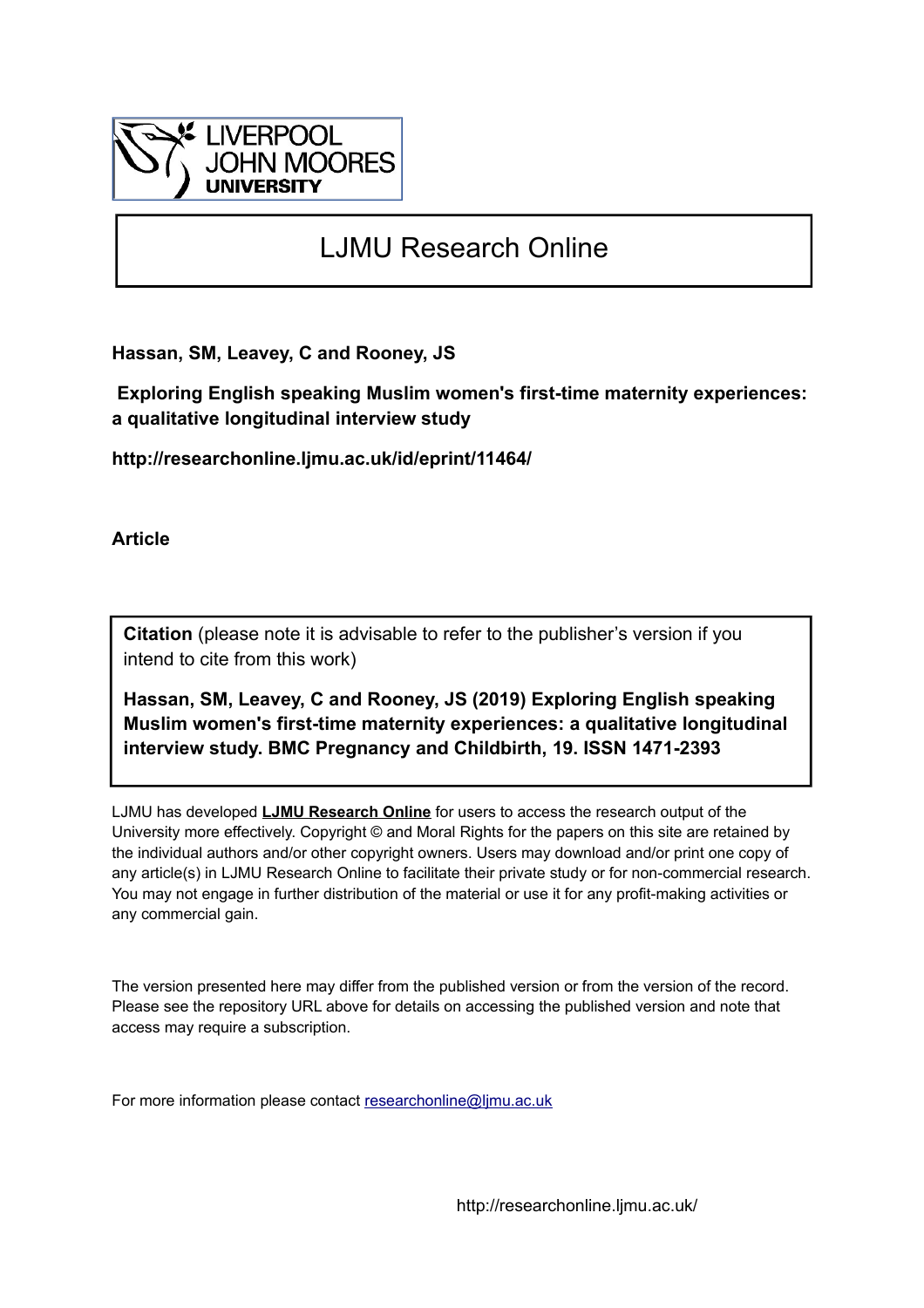## **RESEARCH ARTICLE Example 2018 12:30 THE Open Access**

# Exploring English speaking Muslim women's first-time maternity experiences: a qualitative longitudinal interview study



Shaima Mohamed Hassan<sup>1</sup><sup>[\\*](http://orcid.org/0000-0001-7840-3342)</sup> $\bullet$ , Conan Leavey<sup>2</sup> and Jane S. Rooney<sup>3</sup>

### Abstract

Background: Muslim women of child-bearing age make up a fair part of the UK society, however, literature addressing their health needs or experiences of health services have not been extensively researched. The term 'Muslim' is often combined with ethnic group identity, rather than used to refer to people distinguished by beliefs or affiliations. Muslim women commonly observe certain religious and cultural practices during their maternity journey. The little research there is in this area suggests that more could be done from a service provision perspective to support Muslim women through this significant life event. The aim of this study was to investigate Muslim women's perceived needs and the factors that influence their health seeking decisions when engaging with maternity services located in North-West of England.

Methods: The study used longitudinal semi-structured interviews with seven English-speaking first-time pregnant Muslim women receiving maternity care in North-West of England. Total of 21 interview; each woman was interviewed during the antenatal (29 to 40 weeks of pregnancy), immediate postnatal (within the first 2 months after birth) and later postnatal (4 months after birth) period. Audio-recorded interviews were transcribed and thematically analysed using Braun & Clark (2006) as a guide to forming a systematic approach to handling raw data.

Results: Muslim women associated most aspects of the maternity journey with their religious beliefs. Religion was not the primary reason for them becoming pregnant, yet it was an aspiration for them becoming mothers. Emerging themes include: 1) a spiritual perspective; 2) expression of religious requirements; 3) perceptions of healthcare professionals. Religious values and practices provided a positive resource for women during their maternity journey. They described how healthcare professionals approached their needs, while highlighting their concerns of the negative presentation of Muslims in Western media.

**Conclusion:** Muslim women need to feel confident to express their needs within a maternity setting. Lack of awareness amongst healthcare professionals around religious values and how Muslim women may feel when expressing their needs can inhibit them getting optimal care that acknowledges their needs. The study concludes that educating healthcare professionals about Muslim women's worldview would enhance the quality of maternity care for Muslim women.

Keywords: Cultural competency, Maternity, Midwifery, Motherhood, Muslim women, Islam

\* Correspondence: [s.m.hassan@liverpool.ac.uk](mailto:s.m.hassan@liverpool.ac.uk) <sup>1</sup>

<sup>&</sup>lt;sup>1</sup>Department of Health Services Research, NIHR CLAHRC North West Coast. Institute of Psychology, Health and Society, University of Liverpool, Waterhouse Building, Brownlow street, Liverpool L69 3GL, England Full list of author information is available at the end of the article



© The Author(s). 2019 **Open Access** This article is distributed under the terms of the Creative Commons Attribution 4.0 International License [\(http://creativecommons.org/licenses/by/4.0/](http://creativecommons.org/licenses/by/4.0/)), which permits unrestricted use, distribution, and reproduction in any medium, provided you give appropriate credit to the original author(s) and the source, provide a link to the Creative Commons license, and indicate if changes were made. The Creative Commons Public Domain Dedication waiver [\(http://creativecommons.org/publicdomain/zero/1.0/](http://creativecommons.org/publicdomain/zero/1.0/)) applies to the data made available in this article, unless otherwise stated.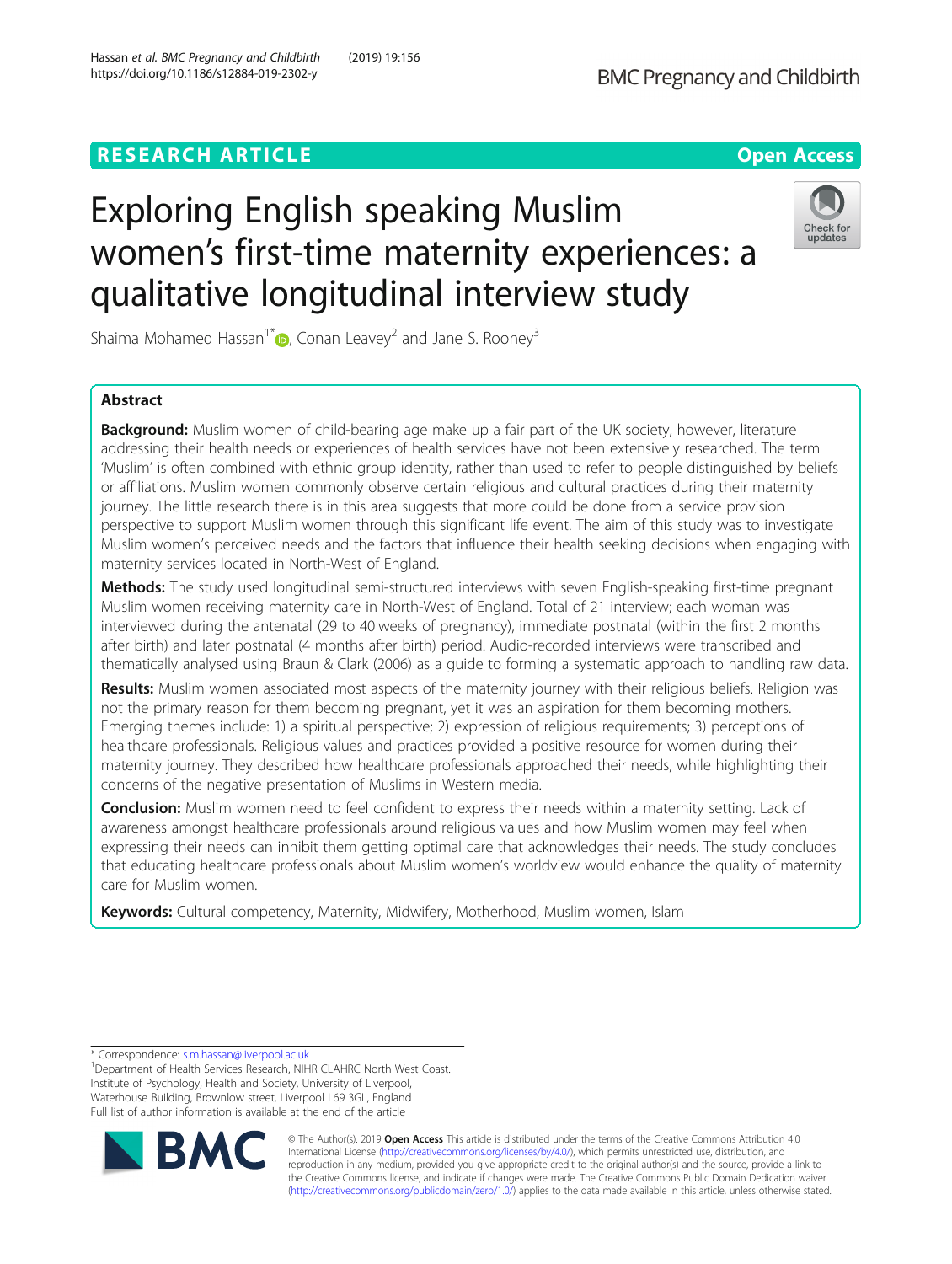#### Background

Childbirth is the single largest cause of women's admission to NHS hospitals in England [\[1](#page-9-0)]. Whilst most women report positive experiences of maternity care, existing evidence suggests that women from Black and Minority Ethnic (BME) groups in the UK experience poorer pregnancy outcomes, poorer maternity care, higher risk of adverse perinatal outcomes and higher maternal morbidity than the resident White women [[2](#page-9-0)– [7\]](#page-9-0). Creating striking inequalities persist in neonatal and infant outcomes between white and ethnic minority groups in the UK with some groups being particularly disadvantaged [\[2](#page-9-0)].

Ethnic groups in the UK are generally differentiated by a combination of factors including racial origin, skin colour, cultural and religious affiliation, national and regional origins and language [[2\]](#page-9-0). Religion has been recognised as a key element of the UK's BME population identity in contrast to the UK white population  $[8]$  $[8]$ , with the Muslim population making up the second largest religious group in the UK [[9\]](#page-9-0).

People from different ethnic groups have different cultures, religions and beliefs that influence the way they see, behave and react to the world [\[10](#page-9-0)]. These factors are powerful filters through which the individual receives information (such as belief systems, religion and cultural values) [\[11](#page-9-0)]. Understanding such attributes can help in the development of culturally sensitive maternity services.

This study focused on exploring Muslim women as a unique group. For most Muslims, Islamic beliefs and practice dominate aspects of their individual life and behaviour; it represents the prism through which Muslims view and interpret their world [[12](#page-9-0), [13](#page-9-0)]. Islamic beliefs not only provide guidance in spiritual matters but also place considerable emphasis on health. There are a number of Islamic beliefs that will influence the attitudes and behaviours of Muslim patients in hospitals and community settings, such as beliefs about modesty, privacy, dietary restrictions, and fasting [\[12\]](#page-9-0). Due to their particular religious and cultural beliefs, Muslim women face barriers in accessing and utilising healthcare. Many providers also feel challenged in meeting the needs of Muslim patients, especially female Muslim patients [[14\]](#page-9-0).

Only a handful of studies focus specifically on Muslim women's experiences of culturally appropriate and patient-centred care, including maternity services [[14](#page-9-0)– [19\]](#page-9-0). The available evidence suggests that many Muslim women receive poor and inappropriate maternity care, which puts them and their babies at risk [\[3](#page-9-0), [5](#page-9-0)]. Muslim women encounter poor communication, stereotyping, racism, inaccurate cultural assumptions held by some practitioners, and a general lack of research and sensitivity concerning the cultural and linguistic needs of women from diverse populations [[16](#page-9-0), [17,](#page-9-0) [20\]](#page-9-0). Studies conclude that services could do more to support Muslim women through this spiritually and culturally significant life event [\[15,](#page-9-0) [20\]](#page-9-0).

This suggests a general lack of understanding of the particular needs of religious and ethnic communities among academics, policymakers and clinicians, as without an understanding of these needs they are in no position to address them [\[13\]](#page-9-0). Improving the healthcare experiences of populations from disadvantaged minority ethnic groups requires policymakers and healthcare practitioners to understand when cultural context makes a difference and when it does not  $[20]$ . This depends on the education, professional confidence, and competence of midwives, obstetricians and general practitioners in understanding and acknowledging the needs of religious and ethnic communities [[21\]](#page-9-0). Therefore, much work is needed to create research evidence on current specific maternity interventions for BME women in the UK. This will enable policy makers modify services and develop services, which can reduce inequalities and improve maternal and birth outcomes [[22](#page-9-0)].

This study therefore aimed to generate insight into Muslim women's maternity experiences, consider their access to and experiences of the NHS maternity services, and the religious factors that influence their health seeking decisions. Greater understanding of this phenomenon will provide an opportunity for maternity services to deliver the best possible care for this client group and endeavour to meet their cultural and spiritual needs.

#### Method

This paper presents findings from the first phase of a three-phase qualitative PhD study exploring English speaking Muslim women's experiences of motherhood while engaging with NHS maternity services [\[23](#page-9-0)]. Qualitative research adept at exploring phenomena that are under investigated or have not been explored before, through generating in-depth data and a thorough understanding [\[24\]](#page-9-0). Its application in this study enabled the research to create an in-depth insight of the maternity experience as told from Muslim women's own perspective.

#### Research design

This study used qualitative longitudinal in-depth semi-structured interviews with seven Muslim women experiencing maternity for the first time in the UK. The strength of this approach is that it is useful in capturing a phenomenon that involves a developmental process [[25\]](#page-9-0). Rather than providing a snapshot of the women's maternity journey, longitudinal interviews provided an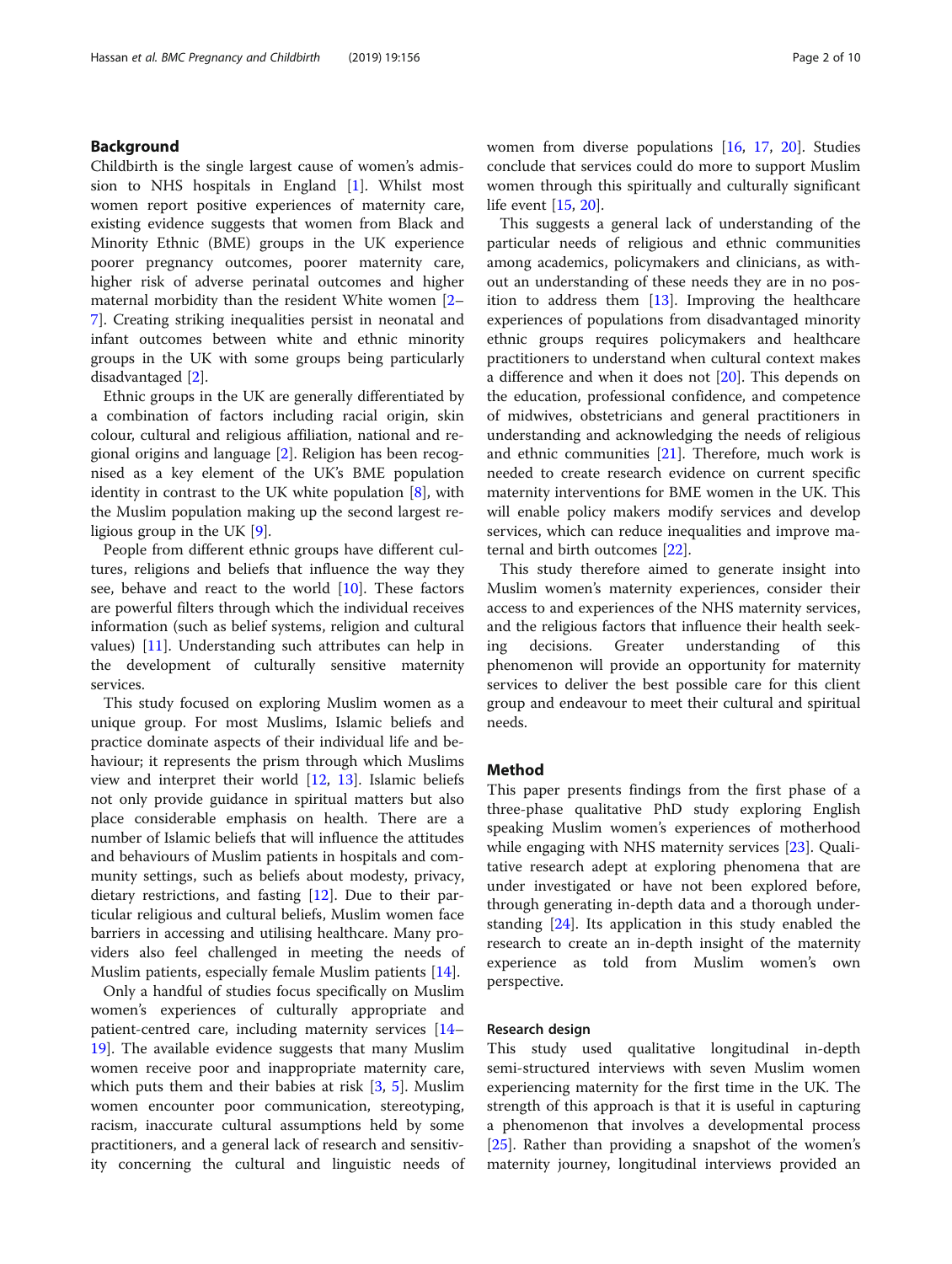insight to how motherhood unfolded over time for each participant.

In total, 21 interviews were conducted, each Muslim woman was interviewed during the antenatal period (29 to 40 weeks of pregnancy); during the immediate postnatal period (within the first 2 months after birth); and finally during the late postnatal (4 months after birth) period. Interviewing Muslim women at these significant periods allowed them to express their experiences over time, as and when they encountered different healthcare professionals and services in relation to different aspects of their maternity journey.

(SH) conducted interviews in women's homes to enhance them feeling confident and in control of the environment that they were in. The duration of each interview ranged from 60 to 75 min. Based on the review of the literature, an interview guide was developed. The interview guide was divided into three sections to complement the three stages of the longitudinal interviews [[23\]](#page-9-0). First interview asked general questions around the experiences of pregnancy, access to services, services' ability in meeting needs, religious practices, needs during pregnancy, and religious needs that are specific to birth. The second interview asked questions around the experiences of labour, service access, after labour care, if they had been able to implement their specific religious practice at birth and how they had been addressed. Finally, the last interview asked questions about the overall experience of pregnancy and birth, service provision and implications of service provision [\[23](#page-9-0)].

Eligible Muslim women were provided with the study's information sheet, highlighting the aim of the study and what it involves. Those who were willing to participate signed a consent form to confirm their approval. While providing consent, participants were provided with a simple demographic questionnaire with a set of questions including age, ethnicity, marital status, level of education, employment statues and place of birth. Interviews were conducted in English and all interviews were audio recorded.

#### Participant and recruitment

The study used purposeful sampling to recruit first time pregnant Muslim women living and receiving maternity care in the Merseyside region of England. To identify study's participants, (SH) a female researcher, directly approached Muslim women who were recognisably pregnant in a local mosque in Merseyside. The researcher was familiar with the mosque's setting as a place of worship but also as community centre and a social hub used by many local Muslims. The researcher recognised that approaching participants at the local mosque might limit the study to participants that attend such place. Therefore, the researcher also approach women directly through existing local Muslim women community groups, such as the Mother & Toddler group and Somali women breastfeeding group. Through conversation, the researcher was able to inquire if it was the woman's first time maternity experience. First-time pregnant Muslim women who reported themselves as followers of the Islamic religion were invited to participate if they were age 18 years and above; were receiving antenatal care, and spoke fluent English. Having a language barrier is a significant factor that has a great impact on an individual's experiences and can be the barrier to effective and equitable healthcare [\[26](#page-9-0)]. Women's experiences with language barriers may have a different dimension to the experiences of women with no language barriers. This study's insight into the maternity experiences of English speaking Muslim women in the UK will support future exploring of the maternity experiences of non-English speaking Muslim women.

Even though this study selected Muslim women living in one geographical range for convenient access, the researcher strove to select Muslim women who will reflect variation (ethnicity, age, education, marital statues) in the sample of this study. The sample included Muslim women between the age 20 to 33, UK born (4) and born outside the UK (3), housewives (4), employed (3), married (7), ethnicity; Yemeni (3), White British (2), Somali and British Indian, and with secondary school as minimum level of education (7).

Data were collected until no new, or repetitive, information emerged from the interviews. The early triangulation process of data analysis and the identification of initial patterns indicated that there was no new emerging information. Although data saturation was achieved with six women, one more woman was interviewed to ensure that no new information was emerging.

#### Data analysis

Audio recorded interviews were transcribed by the researcher (SH); (CL) and (JR) reviewed the transcripts and audio recordings to ensure consistency and credibility of the analysis process. A thematic analysis approach was used to aid the researcher in identifying, analysing and reporting patterns within data sets [\[27](#page-10-0)]. This approach started with the researcher reading all the transcripts repeatedly to enhance familiarisation and to develop an in-depth understanding of the data.

The (SH) employed a manual method (using Excel and Words software) to manage and analyse all the data. This manual process requires the researcher to manage and analysis the data early to avoid missing critical evidence and provide trustworthiness in the process [\[28](#page-10-0)]. The researcher did this as the study's triangulation process of data collection required it. Following each interview, the researcher made notes of certain points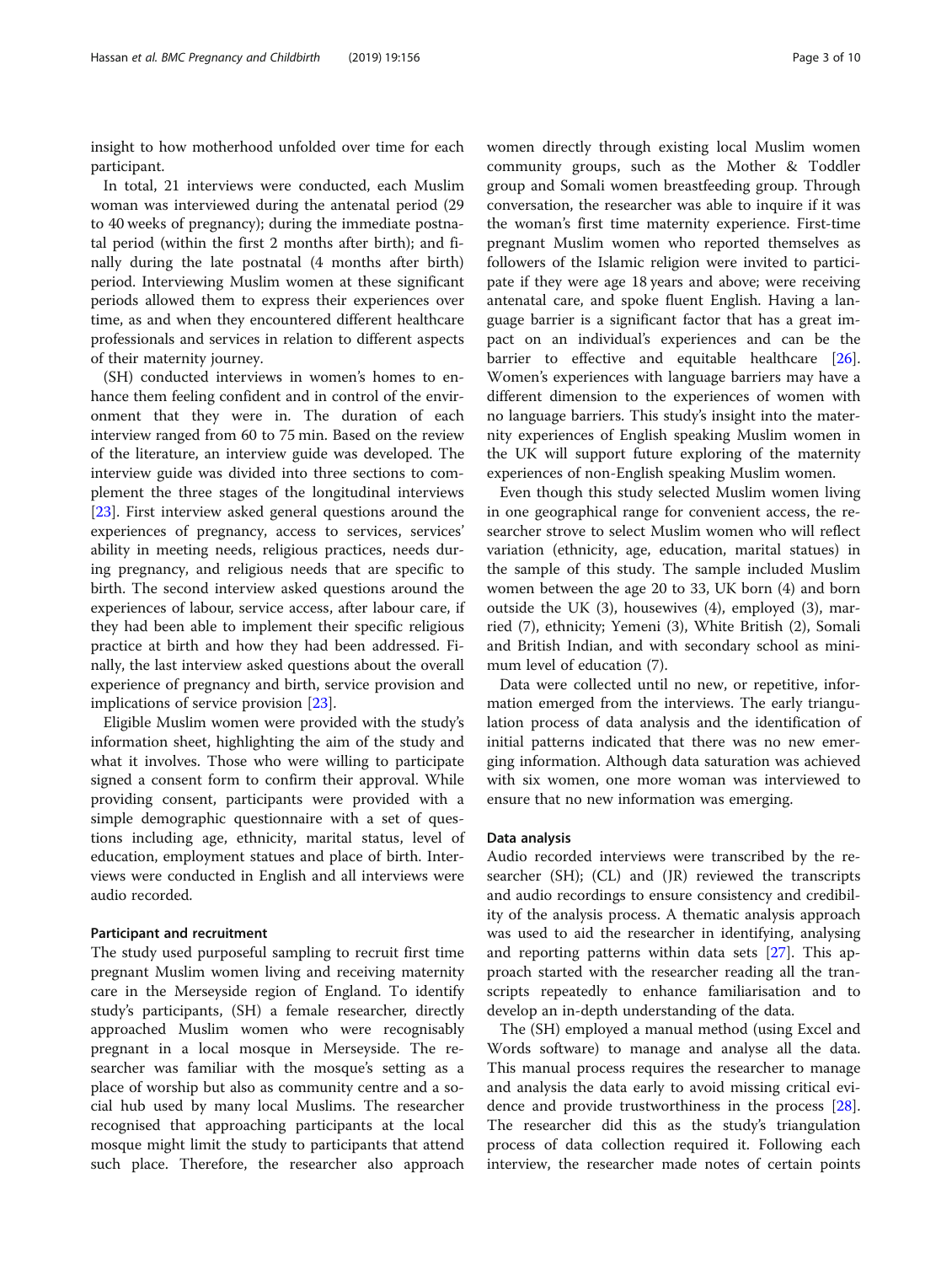that needed to be explored further in following interviews, highlighting what was meaningful and relevant to the research. Revisiting data and exploring the initial ideas helped in identifying clear possible patterns that are relevant to the research question.

The data was organised into potential themes by grouping similar sets of data connected to each theme [[27,](#page-10-0) [29](#page-10-0)]. The researcher then started to think about the relationships between the themes, to identify the main overarching themes and sub-themes within them. The researcher illustrates the themes identified below with rich, verbatim extracts expressed by a number of participants.

#### Ethical consideration

Ethical approval for the study was obtained from the NHS Research Ethics Committee (through the Integrated Research Application System (IRAS) prior to commencing data collection.

Written and informed 'process consent' was considered throughout this study. Participants were interviewed at three stages; to ensure that participants were still interested in being part of this study, following each interview, participants were asked if they were still happy to later be contacted regarding the next interview. In addition, at the start of subsequent interviews participants were reminded of the overall aim of the study and the researcher obtained verbal and written consent, emphasising their right to withdraw from the study at any point.

To ensure researcher's safety when travelling and conducting interviews at participants homes. Researcher ensured that a colleague is aware of their whereabouts; expected time of completing an interview and an action plan in place if researcher has not contacted after expected time of interview session completion.

Any identifying information was removed from transcripts prior to analysis to ensure anonymity.

#### Findings

The characteristic of the women who were interviewed are described above, however for the purpose of the study the women are identified as Noor, Hanan, Khadija, Sahar, Eman, Nesreen and Fatimah (Pseudonyms).

#### A spiritual perspective

Mothers perceived their motherhood experience through the lens of Islamic teaching. Words such as 'gift', 'blessing', 'reward', 'worship', 'heaven', 'lofty', 'Alhamdolilah' (All prise to Allah), 'fate', 'acceptances', 'Inshallah' (in Allah's will), '*obligations'* and 'Sunnah' (Prophetic traditions) echoed across women's narratives. This Islamic perspective enriched women's experience of pregnancy and birth. The condition of pregnancy was regarded as a spiritual state, irrespective of whether a woman actively practises her religion:

"Being a Muslim, there is a real focus on motherhood that is not just attached to being a mother, but the actual pregnancy... I think it is a really humbling experience because you realise that your rank is just so high, just because you carry this child… You have a difficult day and you say to yourself, 'you know what, I am getting rewarded for it'. I think that is reassurance all the way… I think that religion gives you that boost and I don't think you can get that elsewhere." (Noor)

The value that Islamic teaching surrounding motherhood was one of the reasons for Muslim women aspired to becoming mothers. However, their belief in pregnancy being *Allah's* (God) giving 'gift' and it is received through Allah's will, made Muslim women who are trying to become pregnant feel content and did not feel the need to haste into seeking medical intervention.

"I was not using anything, but it didn't happen, it is from Allah when it is meant to happen… it is a gift from Allah, without Allah nothing is possible. You know that it is in Allah's hand when you are meant to have that baby and it is in Allah's hand if you are meant to be a mother. So I believe in that, it was meant to happen to me now." (Khadija)

This tenet of the Islamic faith helped women to stay optimistic and resilient when faced with struggles during pregnancy, labour and postnatally. Muslim women reported how they tried to face challenges with patience and called for spiritual intervention through prayer, Dua'a (supplications), or by calling on Allah's name and reciting the Quran.

"I think without my faith I would probably lose a lot of confidence. I would probably go through depression or something because of the things I went through. I experienced a lot of things in my pregnancy… (Postnatal) I felt like I was being unthankful 'why am I sad when I have this blessing in my hand?' So I read a lot of Quran and I played a recording of it while sleeping with my baby and just got through it that way, I think it helped me calm down and I think baby blues are physical and I used spirituality to help me out" (Hanan)

"I was in a lot of pain and I was in and out of the hospital when I was 16 weeks… I try to think about how Heaven is under the feet of a mother and my husband will talk to me about the [God's} rewards of the pain and it does help to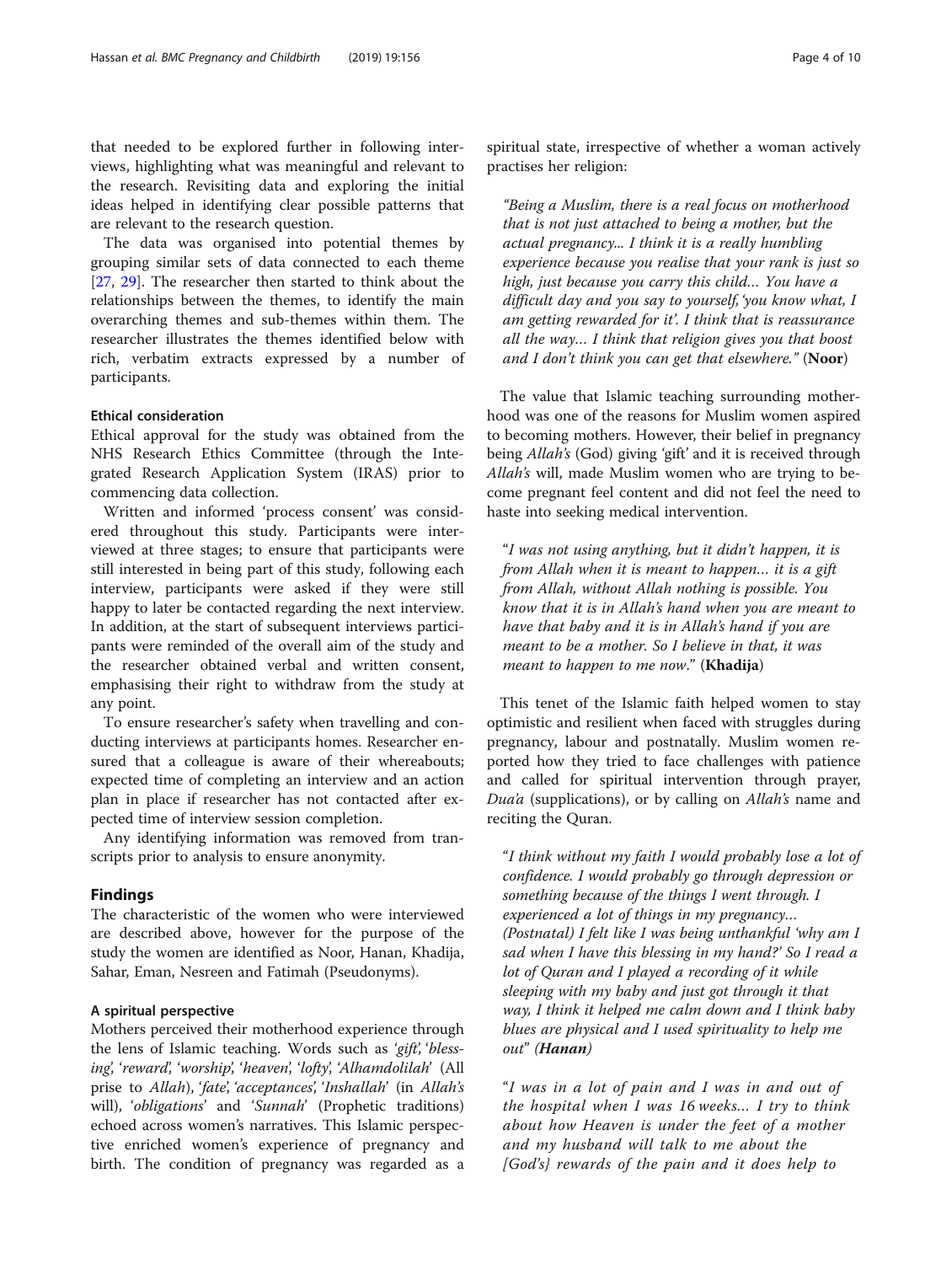#### lift me up and it gets me out of it straight away." (Nesreen)

Meanwhile, Muslim women did not rely only on their faith when faced with challenges, they also regularly attended antenatal appointments, contacted their midwife, GP and emergency services when needed. They reported that seeking medical interventions also has a religious dimension, as it is a religious duty to look after one's self and this does not contradict reliance on Allah or the acceptances of one's fate.

"I went to A&E, and they checked everything and said that everything was fine with the baby and 'the bleeding was just the walls of your inside' I was reassured and I had a scan and then I had my midwife appointment. My doctor referred me to the antenatal care where I had my first midwife appointment in the GP. I just went there to make sure that everything was okay with the bleeding, it was minor bleeding but I wanted to be reassured, just after I had that, I felt better" (Hanan)

#### Expression of religious requirements

The second theme focused on women's difficulties expressing their religious requirements when engaging with maternity services. Even though the spiritual dimension was a resource for Muslim women, medical practices and Islamic practices could sometimes conflict. For example, women felt strongly toward Down Syndrome (DS) screening, since their belief in a child being a gift from *Allah* meant that terminating the pregnancy was only an option when a mother's life is at risk. Some women avoided discussing the DS screening and any information provided by midwives, so as to avoid creating anxiety. When offered DS screening, women quickly declined without expressing their concerns or giving the midwife the chances to explain the process of the screening to support informed decision-making. Only Khadija had the discussion with her midwife, which helped her understand that DS screening is also about informing the mother and dose not necessary need to end with the termination of the pregnancy.

"I thought I do not want to put fear in me of what could happen. If the baby has Downs [DS] it is what God has given me. Abortion could not even enter my mind...what will be, will be." (Sahar)

"You have gratitude to Allah as it is in his hands, regardless of whether your baby is well or not, but in the other hand it is good to know and prepare for it. When I was asked if I want the screening, it made me think 'do I really need to know?' because it is like

obvious you do not want anything to happen to your child and you can refuse to have the screening. The midwife explained to me and said "I would rather you have it than not to have it, then you will know if there is anything wrong with you or the baby". (Khadija)

Muslim women also worried about preserving their modesty during labour and/or examinations, particularly in the presence of a male healthcare professional. Women felt anxious over raising these issues, especially requesting all female staff. They anticipated for their requests to either be dismissed or create a burden on over-worked healthcare professionals.

"The nurse said that 'a doctor will come to see you'. Automatically, I thought, it is going to be a man. Sometimes you do not want to be fussy, like, they would think,'the Muslim girls are the fussy ones because they do not want a male doctor' and that the staff would have to run around finding a female for us. So I felt ashamed because it was a serious situation and they just wanted the doctor to see me. So I was just praying in my head,'Please let the doctor be a woman' and, Alhamdulillah, it was a female doctor." (Eman)

Furthermore, women explained that along with great religious 'reward', motherhood carries great religious responsibilities. Encouraging parents to ensure not only the welfare of their child but also their own welfare. As part of this, pharmaceuticals of animal origin present Muslim women with a serious dilemma and cause them to weigh their health and their child's health against their religious principles. Certain materials are forbidden to Muslims, such as any products that derive from cattle not slaughtered according to Islamic practice, or any material from pigs. They felt it was important to be aware when such proscribed derivatives were in medicines and supplements, such as infant Vitamin-K injections, to enhance informed choice. Yet, Muslim women did not express the importance of this religious need to their midwives. Rather, some made the assumption that healthcare professionals are aware of their dietary requirements and would inform them if certain medications did not comply with their religious beliefs. Other women took it on themselves to explore and sought this information from other avenues and not their midwives.

"I found out that the Vitamin-K actually has pig's ingredients, which is completely prohibited in [my] religion. For me it was an informed decision not to give it to my child because there are actually other options available that are vegetarian based. A lot of doctors and nurses do not tell you about the injection, I think little details like that need to be told, especially to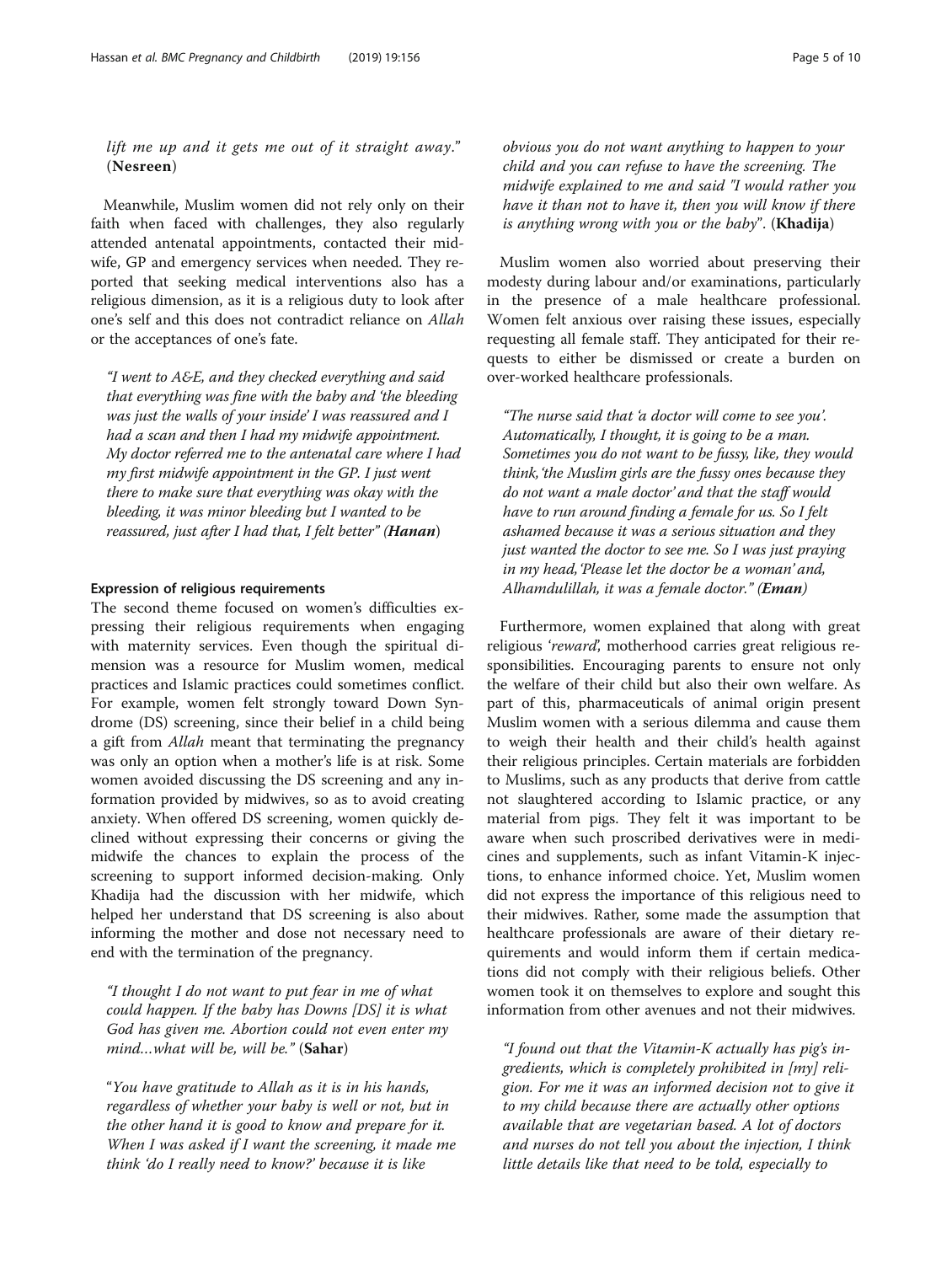Muslims, because pig is such a big thing for them and to have it injected into their child who has just came into the world is just so wrong! I think if I had not come across this information of the injection and I found out later after giving it to my child, it would have been quite heart breaking." (Noor)

"If there was something that is forbidden in other people's religious or dietary needs, I think they are smart enough to tell us and it would be silly if they do not. I know that the products are given for the benefit of the child but if there was something I knew of that is unlawful then I would not give it to my child". (Hanan)

Another practice that some Muslim women were anxious and avoided discussion with healthcare professionals, was male circumcision. It is an obligation for a baby boy to be circumcised in the Islamic tradition. This practice presented challenging for Muslim women, they expressed great trust in NHS services, yet feared to discuss such practice with their GPs or midwives. Instead some searched for NHS credited private clinics for their child's circumcision. Muslim women did not have the confident to discuss such practice, they believed that healthcare professionals will considered it as taboo.

"There are a few NHS approved clinics that do it…So we searched online and we didn't speak to any medical staff or midwives because I know there is a lot of controversy about it and it's something that you sort out yourself…I think it is a difficult one because it's like a taboo subject to mention and they think it is just cruel". (Noor)

#### Perceptions of healthcare professionals

The third theme focuses on women's assumptions that healthcare professionals having a negative views of Islamic birthing practices, Muslim women and Islam in general. For most women this was not caused by negative encounter during their care, but by a more general concern over Islam and Muslims portrayal in Western media. This diminished women's confidence in discussing religious values and practices with healthcare professionals because they assumed that they would be viewed at odds with Western norms. One women, Sahar, was complimented by her midwife for looking "nice… like a modernized Muslim":

"She [the midwife] said 'We had one woman wearing a veil; I do not like them, the full veil scares me. She painted this picture of this vulnerable little woman cowering, face covered…It just annoyed me because

#### prior to that she came across as down to earth." (Sahar)

Muslim women felt that they had to explain themselves every time their religious beliefs and practices were mentioned. Rather than just asking for what they need, they felt the need to explain why for example they wanted to be seen by a female healthcare professionals. While others found it easier to 'hide' their religious practices rather than discussing them freely. Even though they wanted a healthcare professional's opinion on certain religious practices during pregnancy, such as fasting during pregnancy. Most women avoided discussing this with their midwives, even so, some women who mentioned Ramadhan, found themselves being 'told off' by midwives for fasting without indicating that they were fasting or intended to fast.

"Honestly people just hear the word fasting and they  $[health$  professionals $]$  think that you are so extreme ... I remember the first time I had a check-up during Ramadhan, my blood pressure was low and I was fasting that day. I did not tell her that I was fasting because I just knew it was going to bring this thing about religion, like, 'Your religion makes you fast even when you are pregnant?'" (Noor)

"I would have felt gutted and really upset if I had told the midwife that I intend to fast and she was to discourages it because fasting for Muslims is just so important and to even attempt to make it as a negative thing you could not have caused someone more events really. Some people make assumptions and judgments about our religious practice and you constantly have to defend yourself". (Sahar)

For some Muslim women who vocalise their religious needs, felt that because of the lack of understanding of religious values amongst healthcare professionals, their need were not appropriately acknowledged and at times were dismissive of their choices.

"I breast fed at first, it was difficult because when you are on the ward and it was visiting time, I you had to draw the curtains and if someone comes in I had to cover myself with a scarf...In the morning when they come in they open the curtains and the window, the non-Muslim women are okay to breastfeed but me I have to draw the curtains and then breastfeed. That was a struggle and then I told the midwife 'please don't open the curtains because I am breastfeeding and I don't want anyone to see me' but she will say 'okay' and then they change shifts so the other midwife comes and then I had to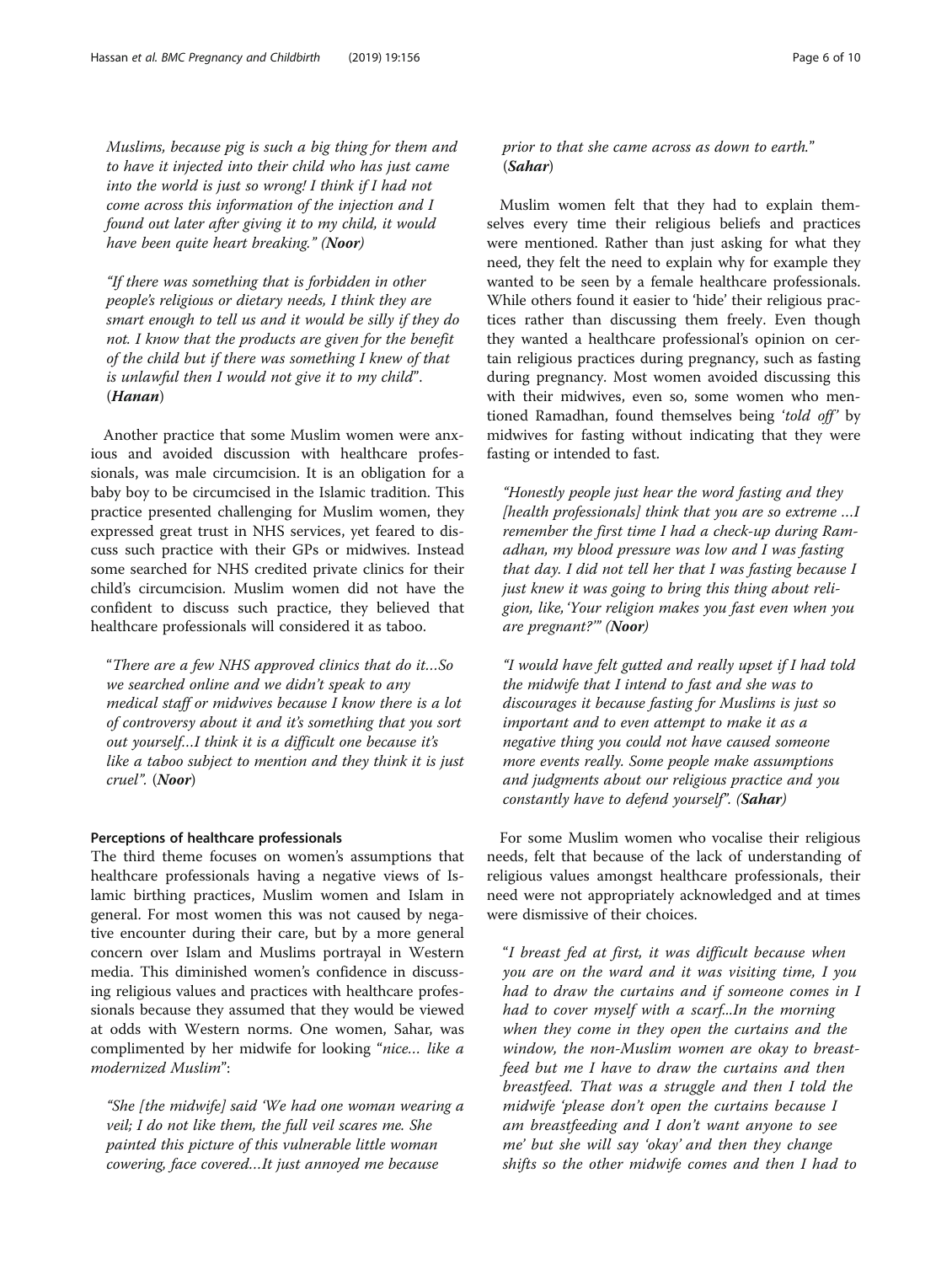#### explain again, you just keep telling them." (Khadija)

"Once there was a male student and before the midwife called me in to the room she came out and asked me if I would be okay with a male student in the room. I said to her 'no' and she still asked me if it is okay if he can check your tummy and I said 'no'. When I walked into the room the male student was there and she asked me again if it was okay for him to be in the room and I was like 'uh my God, I already told you outside' I felt embarrassed. She was like 'okay' and she most of thought I would back out of it and change my mind but I still said 'no'. Even though I told her I do not want him to be in the room and I try to explain it to her, she just makes it out that she is in another world. [Male student remained in the room] So I just let her be and when she wanted to check my tummy, I told her to close the curtains, then she listened". (Eman)

Despite every woman being given the opportunity to discuss and write a birth plan (a record of what the pregnant woman would like to happen during labour and after the birth), which includes her choice of pain relief, place of birth and any specific practice that she would like the midwife to be aware of. The majority of Muslim women were not confident in discussing religious practices that they intended to implement during their labour. Most were not aware that discussing religious practice is an option within the birth plan and felt that there named midwife during labour would not have the capacity to read the birth plan. Most women relayed on family members to assure religious practice during labour, yet doing this was also challenging for some.

"I do not think they even read the birth plan that you write... Even the birth plan appointment was very short and it was like a check list asking me about the types of pain relief that I would want and simple things. But I did not mention that I wanted a silence birth because midwife did not ask and I do not know that I can even discuss it with her…I thought it was a religious thing and my family will do that, so no need to mention it". (Fatima)

"I said something like 'we need to read something for the baby can you please be quiet while we do that' they just said 'okay' and they just continued talking and whispering. It was clear that they did not understand what we were doing. When they both left the room he [husband] was able to read it into both of her [child] ears. If they knew they would have said 'they want to do their practice

now, so be quiet' but they were not aware."(Sahar)

#### **Discussion**

This study focused on the maternity experiences of Muslim women as a heterogonous group with diverse backgrounds and explore the factors that influenced their health needs and health seeking-decisions when engaging with maternity services in the North West of England.

The study shows that Islamic beliefs and practice with roots in the Quran (foundation of Islamic law) and Sunnah (Prophetic traditions) were at the core of Muslim women's maternity experiences. They often used the terms 'Muslim culture,' Islamic culture' and 'my/our culture' when talking about their religious beliefs and practices. In accordance with previous studies, the study emphasizes that religion is embedded in the inner life and social behaviour of individuals and gives individuals meaning in their lives and validates their lifestyle [[12](#page-9-0), [13\]](#page-9-0).

For Muslim women, becoming a mother is an act of worship that accords mothers a lofty position in the sight of *Allah* (God) and great respect within the community. Even if the Muslim woman does no more than simply bring her child into this world. Muslim women believed that this spiritual experience was independent of their level of religiosity, a divine meaning is woven into the act of motherhood itself. These spiritual dimension was a resource that played a significant role in the women's experiences, helping them stay positive, optimistic and resilient when faced with struggles during pregnancy, labour and postnatally. When faced with significant challenges Muslim patients (practising and non-practising) generally called for spiritual intervention [\[30](#page-10-0)]. Likewise Muslim women in this study, experienced physical comfort after making *Dua'a* (supplication) to *Allah* and regained confidence both physically and mentally.

Meanwhile, when engaging with maternity healthcare services, Muslim women sometimes lacked confidence discussing their religious needs, such as fasting, the need for a female healthcare professional and concerns over clinical practices, such as DS screening and Vitamin K injections. To exclude the religious aspect or separate it from spiritual needs could be detrimental to some individuals [\[31](#page-10-0)] and this is most certainly the case for Muslim women in this study, simply because their spiritual needs are religious in nature. The study suggests that separating Muslim women's spirituality from religion can be almost impossible, it is suggested that both spiritual and religious aspects of care should be supported rather than trying to separate the two [[32\]](#page-10-0). Rather than specifying a spiritual or religious approach to care, this study supports the notion of a holistic approach to care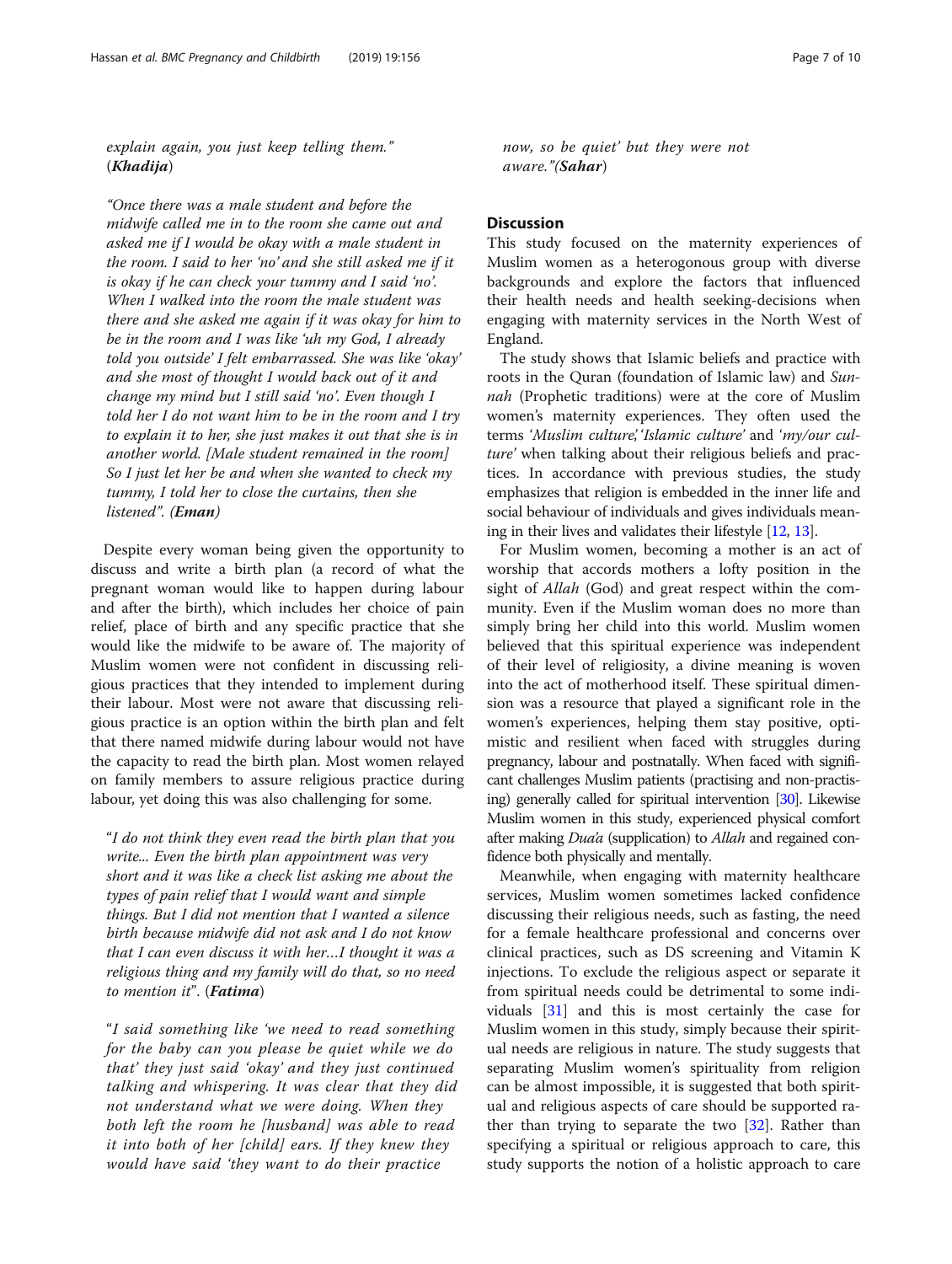that recognises that spirituality and health are very much intertwined for most individuals.

Recognising this will help give Muslim women control to make choices; healthcare providers do not necessarily need to be religious but need to have a broad view of spirituality that accommodates diverse views [[33\]](#page-10-0). This is also important when recognising Muslim women's perceptions of healthcare professionals. Muslim women in this study expressed their awareness and concerns of the impact of Western media and it portrayal of Islam and Muslims in general. A study assessed the portrayal of Muslims in the British print media between 2001 and 2012 and concluded that Muslims are typically cast in a predominantly negative light and are depicted in a substantially more negative way when compared to analogous groups [[34\]](#page-10-0). Against this backdrop, Muslim women in the Western world tend to be portrayed as victims and oppressed and the face veil (burqa) has long been used as symbol of oppression and the patriarchy of the Islamic world [\[35](#page-10-0), [36\]](#page-10-0). This image has run through the media, politics, arts and literature, even though it is estimated that 90% of Muslim women world do not wear the burqa even in most Muslim countries [\[36\]](#page-10-0). In addition, debates and policy in Europe about banning or regulating wearing the veil contribute to the assumptions that if Muslim women wearing Islamic garments had a choice they would not wear headscarves, face veil (burqa) or any such clothing. Therefore, the prevailing discourse is that Muslim women are oppressed or even enslaved and need to be saved or forcibly emancipated [[36\]](#page-10-0).

Due to this Muslim women felt they needed to negate and/or not add to such negative images of Islam and made an effort to present and explain their religious practices to help avoid misconceptions or misunderstandings. However, Muslim women in this study reported that they would not discuss and may hid certain religious practices from healthcare professionals if they thought that healthcare professionals might view them as different or at odds with Western norms. This is a serious issue that makes building better relationships between Muslim women and healthcare professionals difficult. Therefore, one cannot overlook directly or indirectly the role of the Western media in portraying negative images of Islam and in particular Muslim women [[34](#page-10-0), [35](#page-10-0)], and its effect on Muslim women's maternity experience in the current study. Hence, it is important when developing a competence model of care that is appropriate for Muslim women and other religious groups to recognise that culture is inseparable from the political-economic climate that we live in [[37\]](#page-10-0).

It is important to provide care that is all-inclusive and accepting of differences and that is competent in creating an atmosphere where all women with different backgrounds can discuss spirituality. This study agrees that

cultural competency is not about learning the language or adopting the cultural values of a patient, but about respecting differences and making sure that these are bridgeable in order that they do not negatively affect the process of care [[38\]](#page-10-0).

#### Strengths and limitations

This is the first qualitative longitudinal interview study that explored English speaking Muslim women's first-time maternity experiences in the North West of England. The findings provides a unique insight into the experiences of Muslim women when engaging with NHS maternity services and how religious values were key assets to their experiences'. Women who participated in this study reflected the variation of English speaking Muslim women experiencing maternity care in the North West of England. The aim of capturing these experiences through the narratives of seven Muslim women was not to generalise but rather to create in-depth contextualised understanding of these experiences. This study expands the knowledge and understanding of Muslim women's maternity care, which will help in further development of maternal services competency in addressing the needs of Muslim women.

The primary limitations of this study are the approaches adopted for recruitment. The participants were recruited from only one geographical diverse area in the North West of England. The purposeful sampling from the local mosque and local Muslim community groups may have further limited the outreach to other potential participants. Possible other avenues that could be used for recruitment would be local children centres, ethnic community centres, local multi ethnic community groups, and through the Trust or General Practitioner surgeries.

#### Conclusion

The connection between religious values, religious identity and maternal care has not previously been discussed for Muslim women. This study makes an important contribution to the wider understanding of Muslim women's opinions of motherhood and their experience of NHS maternity services. It recognises that spirituality is intertwined with Muslim women's motherhood experiences and this is an important lesson for policy makers and healthcare professionals. Muslim women's religion is a comfort and resource, yet it can also be a source of contention and anxiety in a maternity setting especially when women feel misunderstood and stigmatised for their beliefs. It is important that maternity services support the development of policies and work force to recognise the importance of women's value systems and to enhance acceptance of differences to create an atmosphere where women can feel confident to discuss their specific needs.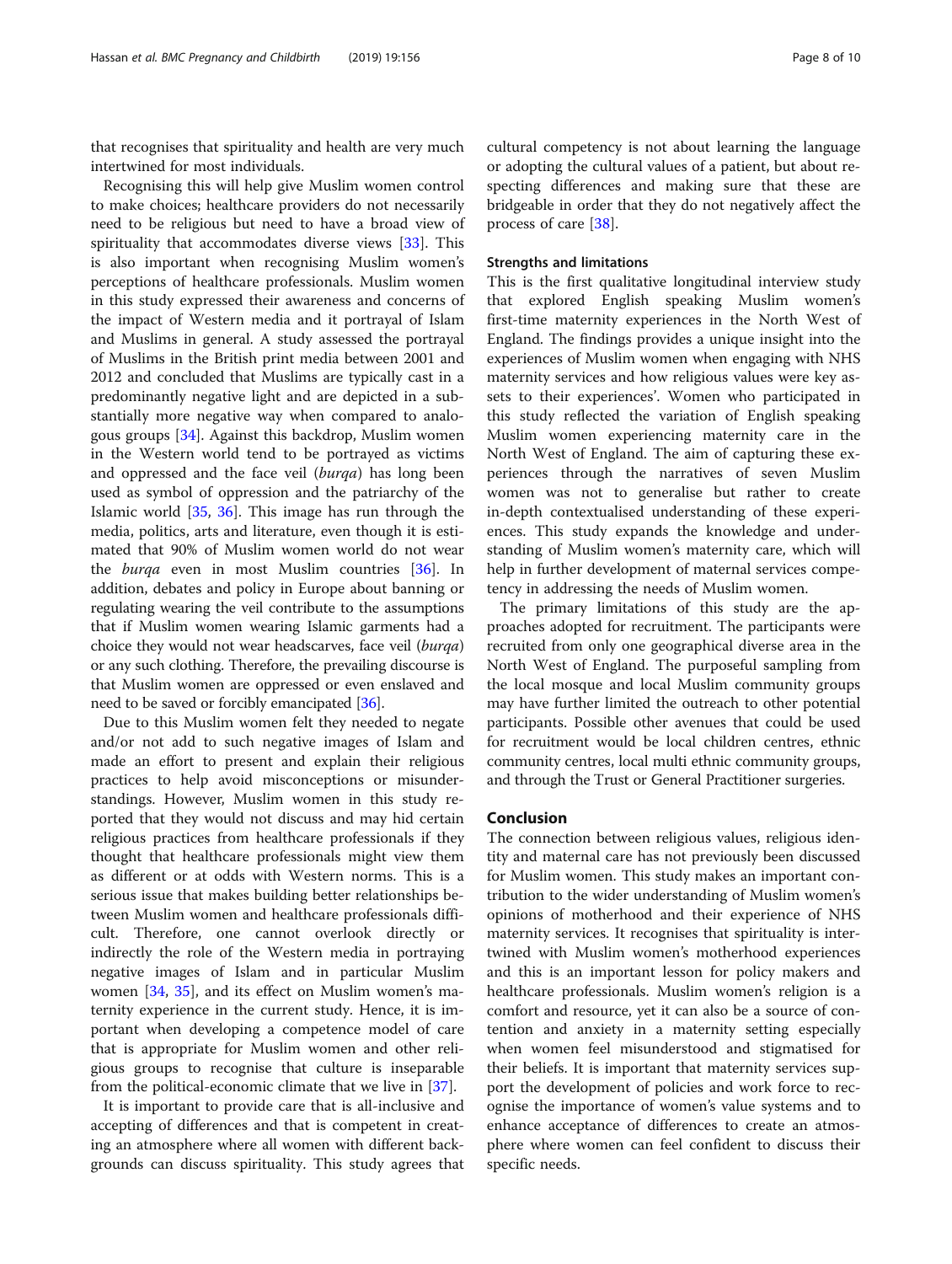#### <span id="page-9-0"></span>Abbreviations

BME: Black and Minority Ethnics; DS screening: Down syndrome screening; IRAS: Integrated Research Application System

#### **Acknowledaments**

This study is part of a successfully completed PhD study (2017) that was conducted in Liverpool John Moores University titled 'A qualitative study exploring British Muslim women's experiences of motherhood while engaging with NHS maternity services'.

Special thanks to all the participants for their time and participation, without which this PhD research would not have been possible. Thank you to Dr. Katherine Birch for her supervision and guidance during the process of this research.

#### Funding

The PhD research did not receive any specific grant from funding agencies in the public, commercial, or not-for-profit sectors. The open access of this paper is funded by The University of Liverpool.

SH is currently supported by the National Institute for Health Research (NIHR) Collaboration for Leadership in Applied Health Research and Care North West Coast (NIHR CLAHRC NWC). The views expressed are those of the authors and not necessarily those of the NHS, NIHR or Department of Health and Social Care.

#### Availability of data and materials

Qualitative data extracts are presented in the article to support the findings. The original transcripts are not available to the public as they may contain information that could compromise the confidentiality and anonymity of the participants.

#### Authors' contributions

SH conceptualised the study, moderated the discussions, and wrote the preliminary draft of the manuscript. SH, CL and JR read, commented on, and revised the different drafts of the manuscript. All the authors have read and approved the final version of the manuscript.

#### Ethics approval and consent to participate

The ethics approval were obtained from the NHS Research Ethics Committee (through the Integrated Research Application System (IRAS) [REC reference: 13/WS/0087; IRAS project ID: 117529] prior to commencing data collection. Written consent was obtained from all participants in the study.

#### Competing interests

The authors declare that they have no competing interests.

#### Publisher's Note

Springer Nature remains neutral with regard to jurisdictional claims in published maps and institutional affiliations.

#### Author details

<sup>1</sup>Department of Health Services Research, NIHR CLAHRC North West Coast. Institute of Psychology, Health and Society, University of Liverpool, Waterhouse Building, Brownlow street, Liverpool L69 3GL, England. <sup>2</sup>Faculty of Education, Health and Community. Public Health Institute, Liverpool John Moores University, Liverpool, England. <sup>3</sup> Faculty of Education, Health and Community. School of Nursing and Allied Health, Liverpool John Moores University, Liverpool, England.

#### Received: 19 February 2019 Accepted: 15 April 2019 Published online: 06 May 2019

#### References

- 1. Kelly E, Lee T. Under pressure? NHS maternity services in England. Inst Fisc Stud. 2017; <https://doi.org/10.1920/BN.IFS.2017.BN0215>.
- Puthussery S. Perinatal outcomes among migrant mothers in the United Kingdom: is it a matter of biology, behaviour, policy, social determinants or access to health care? Best Pract Res Clin Obstet Gynaecol. 2016;32:39–49 [https://doi.org/10.1016/j.bpobgyn.2015.09.003.](https://doi.org/10.1016/j.bpobgyn.2015.09.003)
- 3. Kurinczuk JJ, Draper ES, Field DJ, Bevan C, Brocklehurst. Experiences with maternal and perinatal death reviews in the UK—the MBRRACE-UK
- 4. Henderson J, Gao H, Redshaw M. Experiencing maternity care: the care received and perceptions of women from different ethnic groups. BMC Pregnancy Childbirth. 2013;13(196) <https://doi.org/10.1186/1471-2393-13-196>.
- 5. Cantwell R, Clutton-Brock T, Cooper G, Dawson A, Drife J, Garrod D. Saving mothers' lives: reviewing maternal deaths to make motherhood safer: 2006– 2008. The eighth report of the confidential enquiries into maternal deaths in the United Kingdom. 2011. BJOG 118:1–203. [https://doi.org/10.1111/j.](https://doi.org/10.1111/j.1471-0528.2010.02847.x) [1471-0528.2010.02847.x](https://doi.org/10.1111/j.1471-0528.2010.02847.x).
- Puthussery S, Twamley K, Macfarlane A, Harding S, Baron M. 'You need that loving tender care': maternity care experiences and expectations of ethnic minority women born in the United Kingdom. J Health Serv Res Policy. 2010;15(3):156–62. <https://doi.org/10.1258/jhsrp.2009.009067>.
- 7. Straus L, McEwen A, Hussein FM. Somali women's experience of childbirth in the UK: perspectives from Somali health workers. Midwifery. 2009;25(2): pp181–6 <https://doi.org/10.1016/j.midw.2007.02.002>.
- 8. Sunak, R. and Rajeswaran, S. A portrait of modern Britain. London, Policy Exchange. 2014. [https://policyexchange.org.uk/publication/a-portrait-of](https://policyexchange.org.uk/publication/a-portrait-of-modern-britain/)[modern-britain/,](https://policyexchange.org.uk/publication/a-portrait-of-modern-britain/) [https://policyexchange.org.uk/wp-content/uploads/2016/](https://policyexchange.org.uk/wp-content/uploads/2016/09/a-portrait-of-modern-britain.pdf) [09/a-portrait-of-modern-britain.pdf](https://policyexchange.org.uk/wp-content/uploads/2016/09/a-portrait-of-modern-britain.pdf).
- 9. Office for National Statistics [ONS]. Religion in England and Wales 2011.
- 10. Eckersley R. Is modern Western culture a health hazard? Int J Epidemiol. 2006;35:252–8.
- 11. Thomas SB, Fine MJ, Ibrahim SA. Health disparities: the importance of culture and health communication. Am J Public Health. 2004;94(12):2050.
- 12. Rassool GH. Cultural competence in caring for Muslim patients. Basingstoke: Palgrave Macmillan; 2014.
- 13. Sheikh A. Should Muslims have faith based health services? BMJ. 2007;334 <https://doi.org/10.1136/bmj.39072.347720.68>.
- 14. Hasnain M, Connell KJ, Menon U, Tranmer PA. Patient- centred care for Muslim women; provider and patient perspectives. J Women's Health. 2011; 20(1):73–83 <https://doi.org/10.1089/jwh.2010.2197>.
- 15. Alshawish E, Wibberley C, Marsden J, Yeowell G. Investigating access to and use of maternity health-care services in the UK by Palestinian women. Br J Midwifery. 2013;21(8):571–7. [https://doi.org/10.12968/bjom.2013.21.8.571.](https://doi.org/10.12968/bjom.2013.21.8.571)
- 16. Reitmanova S, Gustafson DL. "They Can't understand it": maternity health and care needs of immigrant Muslim women in St. John's, Newfoundland. Matern Child Health J. 2008;12:101–11 [https://doi.org/10.1007/s10995-007-](https://doi.org/10.1007/s10995-007-0213-4) [0213-4.](https://doi.org/10.1007/s10995-007-0213-4)
- 17. Ali N, Burchett H. 'Experiences of maternity services: Muslim Women's perspectives', The Maternity Alliance; 2004.
- 18. Ellis N. Birth experiences of south Asian Muslim women: marginalised choice within the maternity services. In: Kirkham M, editor. Informed choice in maternity care. Basingstoke: Palgrave Macmillan; 2000. p. 237–55.
- 19. Hutchinson MK, Baqi-Aziz M. Nursing care of the childbearing Muslim family. J Obstet Gynecol Neonatal Nurs. 1994;23(9) [https://doi.org/10.1111/j.](https://doi.org/10.1111/j.1552-6909.1994.tb01951.x) [1552-6909.1994.tb01951.x](https://doi.org/10.1111/j.1552-6909.1994.tb01951.x).
- 20. McFadden A, Renfrew MJ, Atkin K. Does cultural context make a difference to women's experiences of maternity care? A qualitative study comparing the perspectives of breast-feeding women of Bangladeshi origin and health practitioners. Health Expect. 2013;16(4):124–35 [https://doi.org/10.1111/j.](https://doi.org/10.1111/j.1369-7625.2012.00770.x) [1369-7625.2012.00770.x](https://doi.org/10.1111/j.1369-7625.2012.00770.x).
- 21. McIntosh T, Hunter B. 'Unfinished business'? Reflections on changing childbirth 20 years on. Midwifery. 2014;30(3):279–81 [https://doi.org/10.1016/](https://doi.org/10.1016/j.midw.2013.12.006) [j.midw.2013.12.006.](https://doi.org/10.1016/j.midw.2013.12.006)
- 22. Garcia R, Ali N, Randhawa G. Specific antenatal interventions for black, Asian and minority ethnic (BAME) pregnant women at high risk of poor birth outcomes in the United Kingdom: a scoping review. BMC Pregnancy Childbirth. 2015;15:226. [https://doi.org/10.1186/s12884-015-0657-2.](https://doi.org/10.1186/s12884-015-0657-2)
- 23. Hassan SM. A qualitative study exploring British Muslim women's experiences of motherhood while engaging with NHS maternity services: PhD thesis. United Kingdom: Liverpool John Moores University; 2017[.https://](https://ethos.bl.uk/OrderDetails.do?uin=uk.bl.ethos.727486) [ethos.bl.uk/OrderDetails.do?uin=uk.bl.ethos.727486,](https://ethos.bl.uk/OrderDetails.do?uin=uk.bl.ethos.727486) [http://researchonline.](http://researchonline.ljmu.ac.uk/7412/7/2017ShaimaHassanPhD.pdf) [ljmu.ac.uk/7412/7/2017ShaimaHassanPhD.pdf.](http://researchonline.ljmu.ac.uk/7412/7/2017ShaimaHassanPhD.pdf)
- 24. Bowling A. Research methods in health. 2nd ed. Maidenhead: Open University Press; 2002.
- 25. Farrall, S. 'What is qualitative longitudinal research?', LSE Methodology Institute, Papers in Social Research Methods, Qualitative Series, 2006. Paper 11.
- 26. Meuter RF, Gallois C, Segalowitz NS, Ryder AG, Hacking J. Overcoming language barriers in healthcare: a protocol for investigating safe and